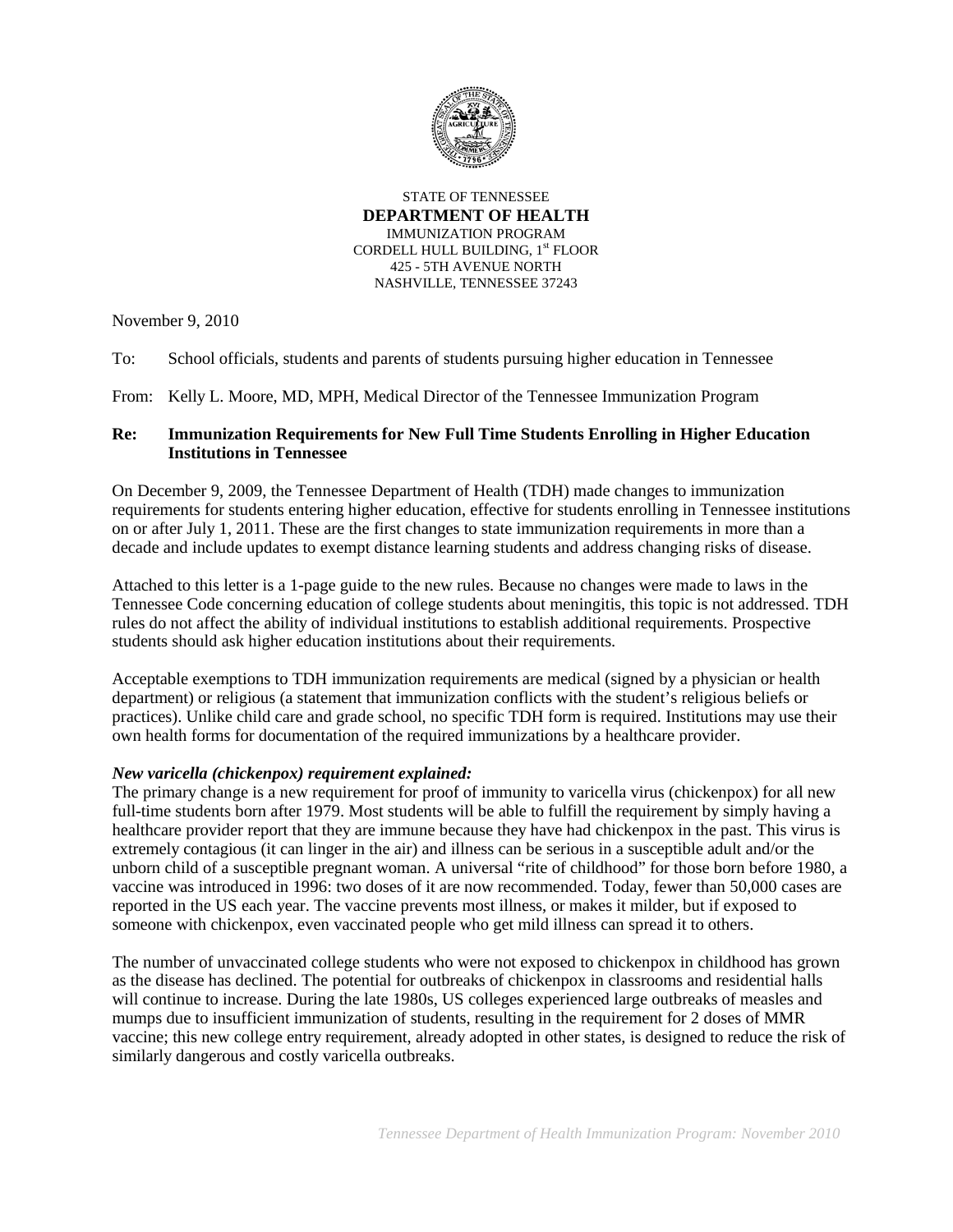## *Options for student access to vaccine*

Vaccination services are offered by health care providers and some student health centers. Students should be aware of ways to reduce the out of pocket costs to meet requirements:

- Health Insurance. Students with health insurance should check with their healthcare provider or insurer.
- Vaccines for Children Program. Each person younger than age 19 who has TennCare (Medicaid), *or*is uninsured, *or* is an American Indian or Alaskan Native, *or* whose insurance does not cover immunizations is entitled to federally funded vaccine through the federal VFC Program at any health department or participating medical clinic. Eligibility for this program ends on the  $19<sup>th</sup>$  birthday.
- Local Health Departments.
	- o Any student younger than 19 can receive needed vaccines at local health departments at no cost for the vaccine. An administration fee may be charged.
	- o Students aged 19 or older who have no proof of MMR (measles, mumps, rubella) vaccination may request vaccine at a local health department. An administration fee may be charged.
	- o New students aged 19 or older *without insurance coverage* for vaccine who need varicella vaccine may request vaccine at local health departments. An administration fee may be charged.
	- o Due to limited funds, federally funded hepatitis B vaccine is not currently available at health departments for health science students aged 19 or older. However, this vaccine is widely available in medical offices, some student health centers, and some pharmacies (with a prescription).
	- o Blood tests to check for evidence of immunity are *not* available through health departments.

## *Students who do not have all required immunizations*

The new TDH rules explicitly permit conditional enrollment after the first dose of each required vaccine, if a student does not have time to complete vaccination before enrollment. However, the institution is expected to take steps to ensure the student provides timely documentation of complete immunization (such as restricting class registration for the next semester or not releasing grades).

#### *For more information*

The TDH rules are online at<http://www.state.tn.us/sos/rules/1200/1200-14/1200-14.htm> (click on 1200-14- 1, see rule 1200-14-1-.29). Information about new requirements also will be posted on the TDH websites [\(http://health.state.tn.us/CEDS/required.htm](http://health.state.tn.us/CEDS/required.htm) or [http://twis.tn.gov\)](http://twis.tn.gov/). You may contact the Tennessee Immunization Program in the Communicable and Environmental Disease Services Section of TDH if you have questions concerning the regulations at (615)741-7247.